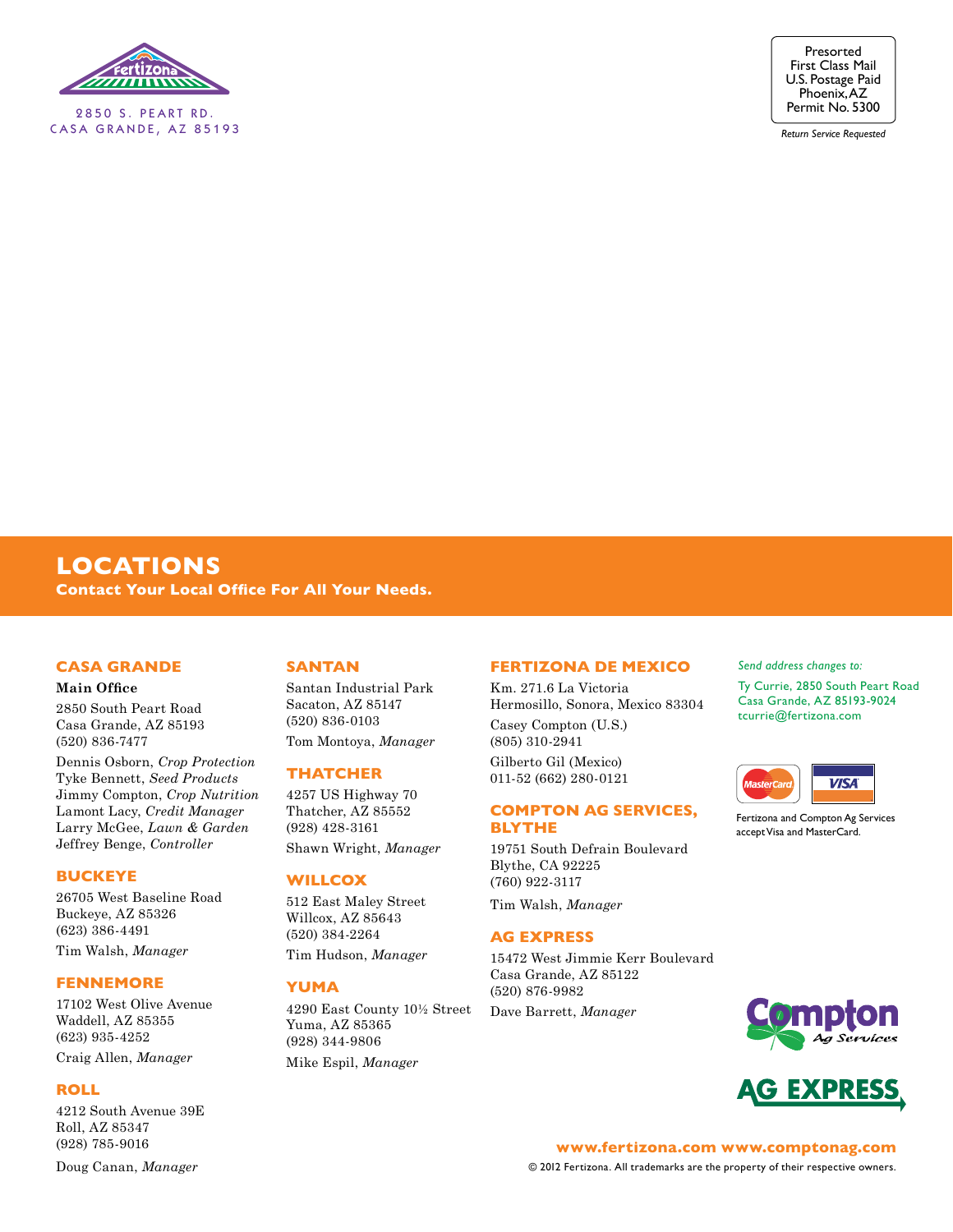

 **Tech Help** Economical options for broadleaf control 3

5

### **Operations Overview**

Button & Bohnee Farming Partnership

**February 2012 Issue No. 31** 

**milk and profit potential**

get more milk per acre.

**Meet Your Rep**<br>
You could say that Tyke Bennett<br>
has finally settled down.

Proud owners of: **(AP)** 

# New silage corn hybrids for 2012

News & Information To Help You Grow

now, especially with the SmartStax® gene," says Tyke Bennett, Seed Products Sales Manager at Fertizona. "These hybrids use a combination of traits to give growers a lot of benefits, like insect protection above and below ground." The SmartStax gene is available in three Silage-Specific™

"We're recommending some great new Mycogen® hybrids right

**Growers and dairy producers can increase tonnage,** 

Corn growers who produce crops for silage have good reasons to be excited about new hybrids available at Fertizona this year. The leading seed producers have been introducing advanced genetics that incorporate key traits, such as improved insect protection, higher tonnage, better digestibility and more, all representing high-yielding opportunities to help dairy producers

hybrids being released by Mycogen for 2012. The new products being introduced this year also include beneficial TMF (Totally Managed Feedstuffs) hybrids available through Fertizona.

"A few of the new hybrids are fifth-generation, and they're all backed by lots of research," explains Vernal Gomes, Silage Market Developer for Mycogen. "With some of our hybrids, data from 16 universities showed an average production increase of almost five pounds of milk per cow per day, compared to traditional silage varieties."

#### **TMF hybrids for dry conditions**

"Our big challenge, particularly in parts of Arizona, is water," Bennett adds, "because corn needs so darn much of it. The good news is that some of the new silage varieties are specifically bred to deal with that, which is a big help for our customers."

The new corn hybrids from Mycogen include outstanding choices developed for stress tolerance and reduced water availability. For example, TMF2L874 is a new, 118-day hybrid that's well adapted to growing conditions in the Southwest. Featuring SmartStax technology, it provides above- and below-ground protection from insect damage, plus high tonnage and good digestibility.

"TMF2L874 offers the most complete, multi-mode action for worm control available," adds Gomes.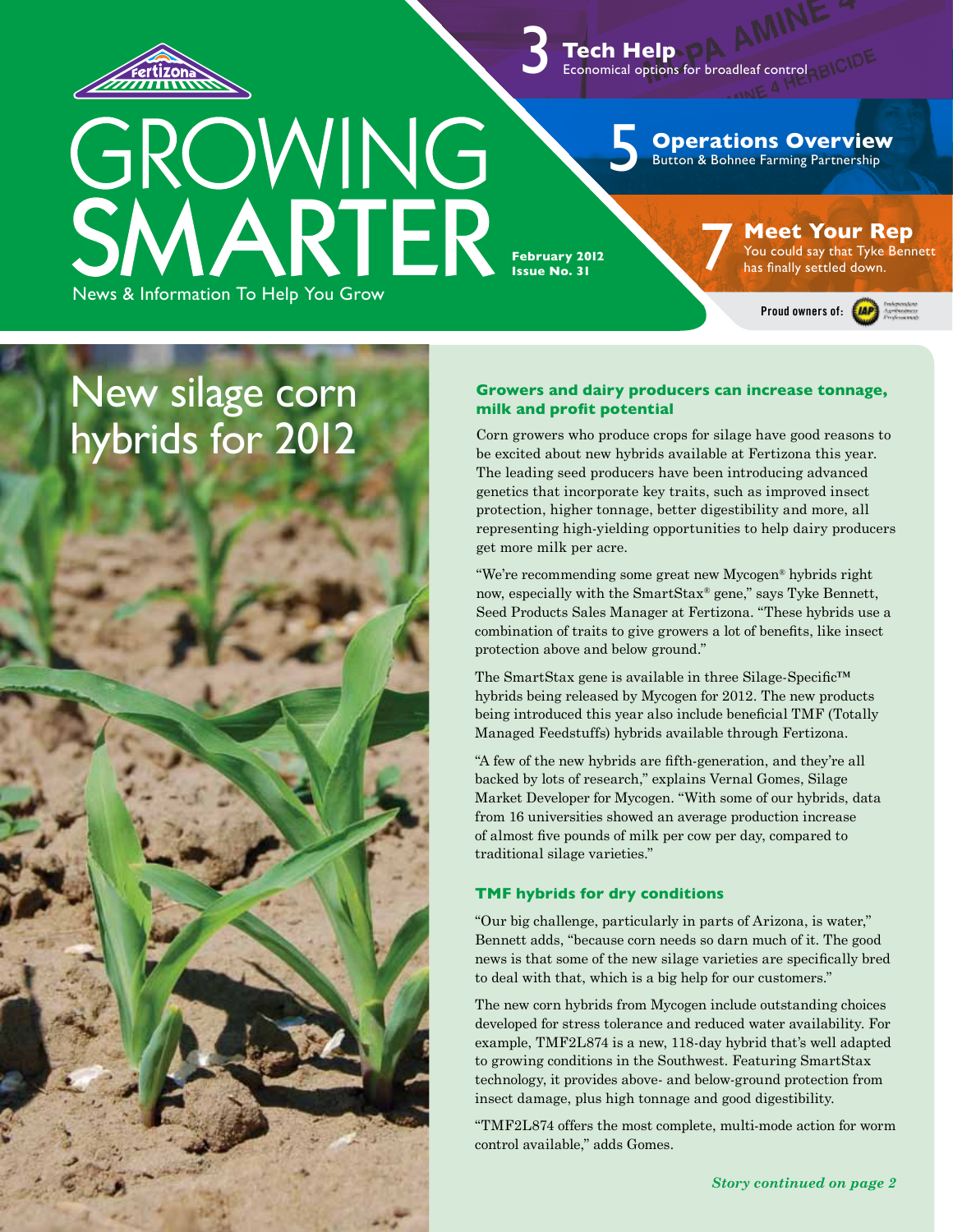The current European economic crisis seems to be a world away, so much so that many US growers think that what is happening in Europe has absolutely nothing to do with them. However, it's important to realize that what we're dealing with is a global market.

The total output of the European Gross Domestic Product (GDP) makes up 26 percent of the entire world's GDP. To put that in perspective, the US makes up 21.5 percent

### "We cannot direct the wind, but we can adjust the sails."

- Bertha Calloway, American civil-rights activist

with China trailing far behind at 10 percent. When significant regions are put under financial stress, demand drops, resulting in such a degree of uncertainty; in these cases, commodities are typically the first to feel the stress.

So with the futures market under pressure to sell, naturally market prices will

go down. As market prices go down, bullish futures will succumb to minimize losses in selling. More selling equals lower commodity prices.

#### **What does that all mean?**

Logically, if commodity prices are lowering this affects other commodities such as Ag inputs like fertilizer, lending a great deal of uncertainty to what your inputs will be when the time comes to plant.

There are two main things to consider when uncertainty exists in the marketplace – firstly, what happens

globally, affects you locally. Our job at Fertizona is to monitor that and to give you an informed decision at the time of planting, what is the best route for you to go.

And secondly, we have gone through these types of situations before and have successfully navigated through them. As always, Fertizona and Compton Ag Services will always be there with you throughout the 2012 growing season to best serve your needs.

#### – Jim Compton

President, Fertizona and Compton Ag Services

"The new hybrids can mean quite a substantial return on investment."

- Vernal Gomes, Silage Market Developer, Mycogen

"There's a lot to know about these silage hybrids, especially with all the new technology," says Bennett.

"Fertizona has been having grower meetings to keep our customers informed—not just for the growers, but also the dairies they serve. The meetings are designed to be educational, and they're getting good turnouts, so we're spreading the word about better silage."

"The new hybrids can mean quite a substantial return on investment," adds Gomes. "When a dairy producer is able to cut back on purchased grains and reduce other input costs, it's a real profit opportunity."

Talk to your Fertizona or Compton Ag Services representative about new silage hybrids, or contact Tyke Bennett at 520.836.7477 for more information.

Gomes also strongly recommends TMF2H918 for Fertizona customers who grow silage corn. Although not part of the new 2012 lineup, it's a popular and proven hybrid for areas that are tight on water.

"It's a hybrid that originally came from Argentina, and it's bred for extremely high stress tolerance," he explains. "It's very forgiving under all kinds of dry conditions."

#### **Providing grower education**

By developing hybrids that combine unique genetics and traits, Mycogen gives corn growers and dairy producers greater flexibility in their silage programs. However, it can be tricky to know which hybrids are best for a specific agronomic situation, so Fertizona is making the choices easier for you.



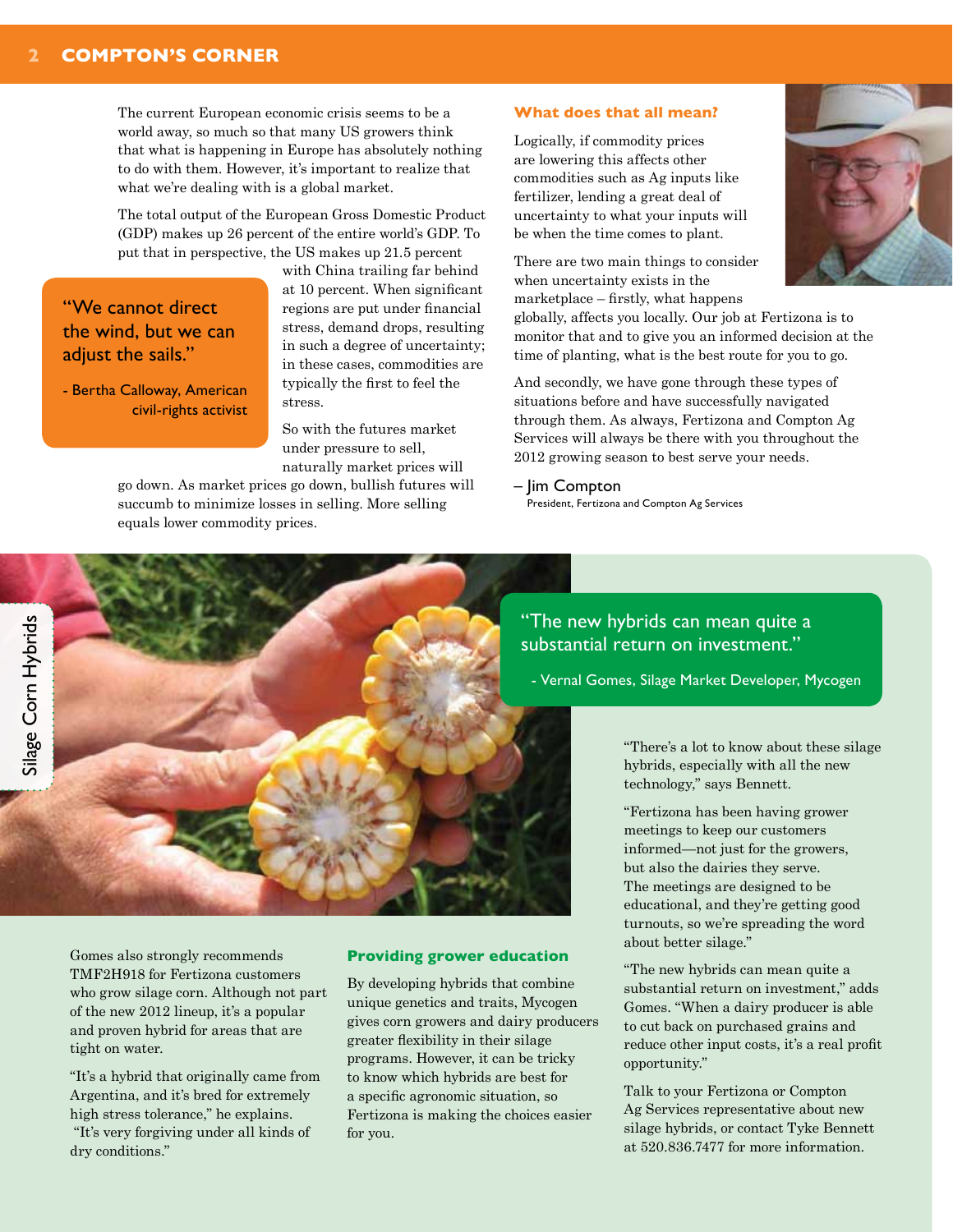# Economical options for broadleaf control

**"I've never found a small grains herbicide that I've liked as well as MCPA."** 

Lin Evans, independent PCA, Maricopa County

They say you can't teach an old dog new tricks, but what about teaching young guys some handy old tricks? In this case, the lesson would be about phenoxy herbicides.

Marco Palmer Farms, Pima Ariz.

Phenoxy, or phenoxyacetic acid products, have been around longer than most of us, but many of today's young growers and field technicians aren't familiar with them. More commonly known by names such as 2,4-D and MCPA, phenoxy herbicides have a proud history of effective broadleaf weed control in grass crops – all very economical and without resistance issues.

"These products have been available for so long, we took it for granted that everybody knew what they were," says Dennis Osborn, Crop Protection Sales Manager, Fertizona. "2,4-D used to be the most popular herbicide in the world, but now we're talking to guys who don't know anything about it."

2,4-D (which is an abbreviation of 2,4-dichlorophenoxyacetic acid) and MCPA (dimethylamine salt of 2-methyl-4-chlorophenoxyacetic acid) were introduced in the 1940s to be plant growth regulators. However, the chemistry worked too well, and the treated plants grew so quickly they actually died. It didn't take long for people to realize that phenoxys would make a great post-emergence weedkilling method.

#### **Low cost, high returns**

Phenoxy herbicides are very affordable, which naturally led to their popularity. Although not as widely used today as they once were, Americans still apply over 40 million



pounds of 2,4-D every year. Lawn care professionals use it to control broadleaf weeds on residential and commercial landscapes. In the Southwest, phenoxy herbicides are most often applied on wheat, barley and pasture grasses.

"I've never found a small grains herbicide that I've liked as well as MCPA," says Lin Evans, an independent Pest-Control Advisor (PCA) in Maricopa County, "and I've used it extensively for all manner of broadleaves. Phenoxys are terrific, as long as they're used with caution."

Evans emphasizes that when using phenoxy herbicides it's important to be careful about spray drift and residual chemical in your tank. He recommends a drift-control agent such

> as 41A and a good tank cleaner like Tanklean. Fertizona offers many excellent products for those needs. Higher volumes of water and lower pump pressure (to produce bigger droplets) also work for reducing drift risks.

"We just want people to know that when used properly, these products are really economical and effective," Osborn says, "and those are the things you want in a herbicide."

Talk to your Fertizona or Compton Ag Services representative about how phenoxy products can fit into your specific weed-control program, or stop by your local branch for more information.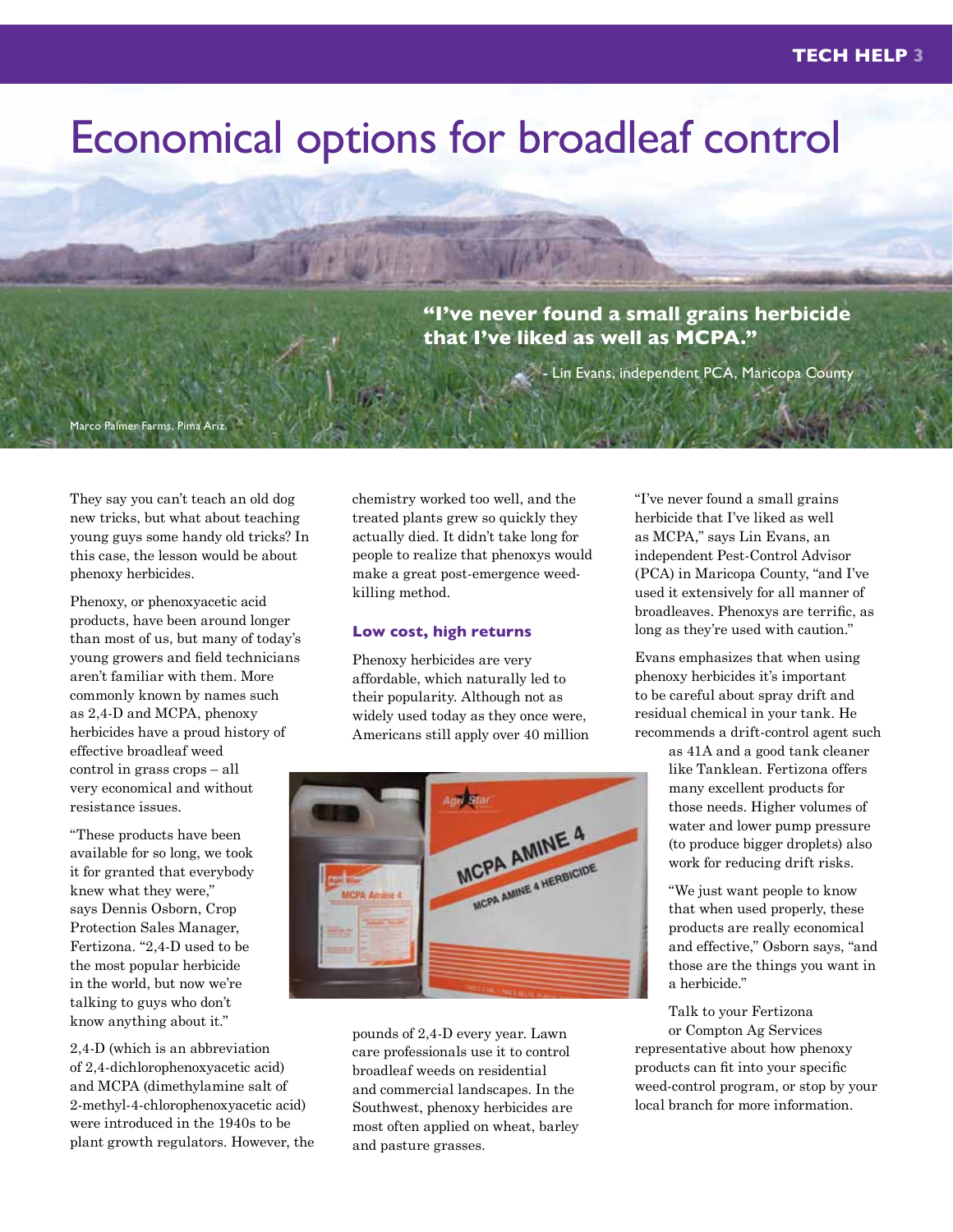### **4 NEW prOduct spotlight**



# Controlled-release nitrogen promotes efficiency

**Feed crops better and lower your fertilizer costs**

There's an interesting new trend in agricultural fertilizer efficiency: controlledrelease nitrogen. Already very popular with nurseries, golf courses and landscape professionals, controlled-release fertilizer products offer farmers a wide range of benefits.

As their name describes, controlledrelease fertilizers deliver nutrition to the soil at a gradual rate over an extended period of time. The slow, steady release delivers nitrogen and other nutrients to plant roots to match a crop's ongoing growth demands.

**"Controlled-release technology has the potential to save you money over the season."** 

- Craig Allen, Manager, Fertizona – Fennemore

In addition to providing more efficient nutrition, controlledrelease products minimize nitrogen runoff. When fertilizer in the soil isn't absorbed by the plants' roots, the nutrients often leach out or simply migrate from the target zone. That means you paid for fertilizer which isn't being utilized.

#### **More economical in the long run**

Because controlled-release fertilizers keep working long after you apply them, they provide nutrients to your plants for several weeks or months. That extended feeding allows you to make fewer fertilizer applications in a season, which saves you money on both nitrogen and fuel.

"Turf and ornamentals industries have used these controlled-release products for years," says Craig Allen, Manager, Fertizona – Fennemore. "They know it's a more efficient nutrient delivery system. Now as the trend moves over into agriculture, we have an educational opportunity to introduce growers to those benefits."

#### **New technology**

Controlled-release (also called "slow-release") products rely on unique high-tech manufacturing to encapsulate tiny nitrogen granules inside a special coating. Once in the soil, the coated granules release their nutrients at different times—based on temperature, moisture, etc.—to keep feeding the plants for a long time. This technology can also be applied to liquid fertilizers.

"Some people shy away from controlled-release products at first when they see the price tag," Allen says, "but you have to weigh the cost of one application of a long-lasting fertilizer against two or more applications of a traditional product. Controlled-release technology has the potential to save you money over the season. "With proper research and discovery by Fertizona's field men, we hope to have these new methods adopted into everyday practices."

Fertizona and Compton Ag Services offer many kinds of controlled-release fertilizers, so stop by one of our locations. Visit www.fertizona.com for maps and directions.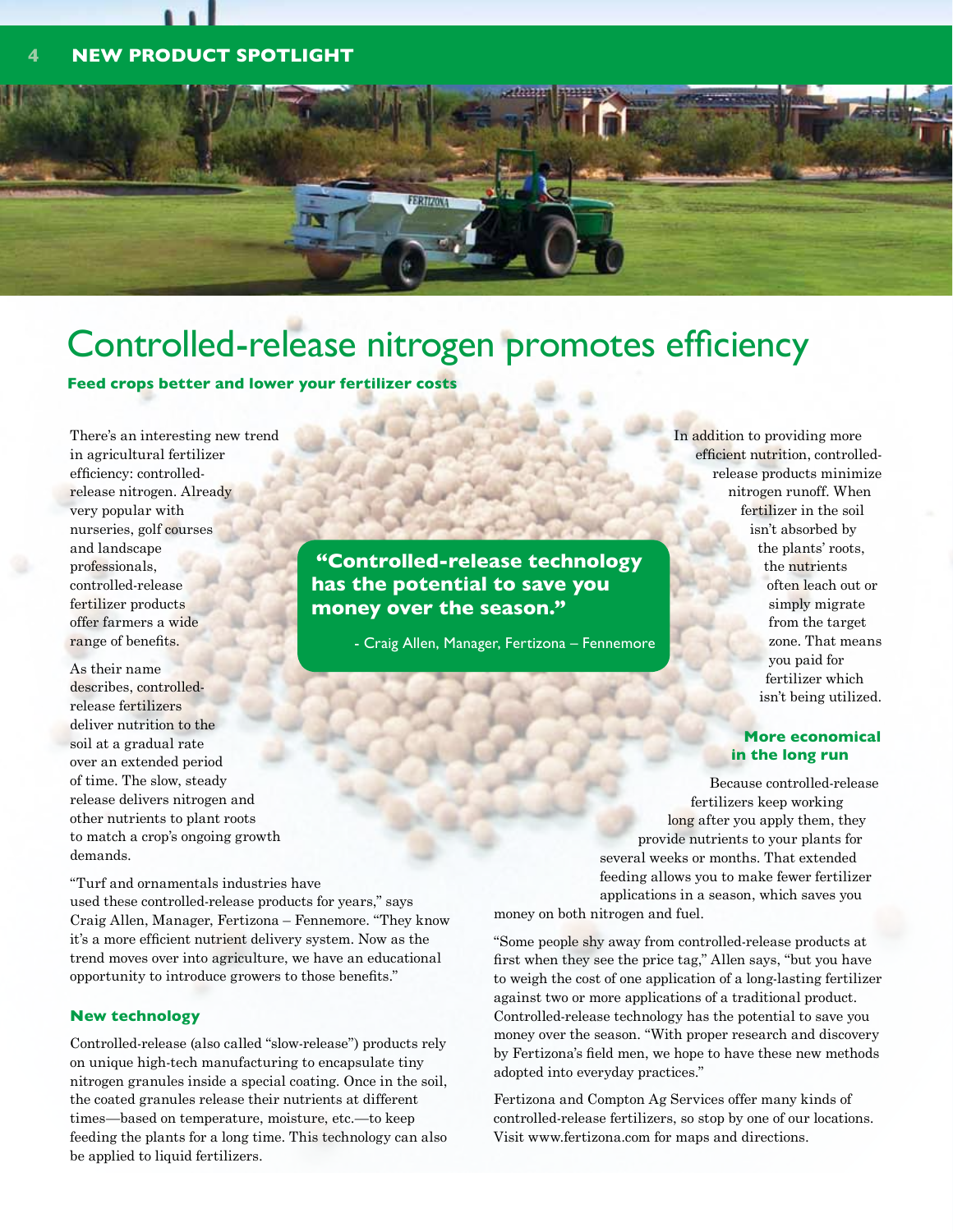# Success at many levels—Button & Bohnee Farming Partnership thrives on unique diversity

Most highly successful agricultural operations excel at things beyond growing crops, and the Button & Bohnee Farming Partnership (BBFP) in Sacaton, Ariz., is a great example.

"We've always believed in diversifying," says Terry Button, Executive Director of the partnership. "It's better for the land than monoculture, and we can spread our equipment more efficiently."

The diversification is obvious in what the farm produces, including cotton, wheat, alfalfa, Bermuda hay, unusual native crops, sweet corn and more.

"We've worked with Fertizona a long time. Their service is excellent."

- Terry Button, Executive Director, Button & Bohnee Farming Partnership

#### **Partnering with family and friends**

The BBFP operation covers approximately 4,000 acres and has a full-time staff of 22, but it began as a small venture. In 1974, Terry and his wife, Ramona, pictured above started with 10 acres that Ramona's parents had farmed. They quickly expanded, and then established a partnership with Harlan Bohnee, who managed more than 1,200 acres nearby and was already sharing many services with the Buttons.

In 1976 the group was joined by Terry's brother Dale, and in 1980 another brother, Karl, came aboard. Today the partnership also includes Irrigation Supervisor Danny Mark plus Terry and Ramona's daughters, Brandy and Velvet.

"Button & Bohnee has always done real well," says Tom Montoya, Manager, Fertizona – Santan. "They're great people."

Button & Bohnee relies on Fertizona for crop chemicals, fertilizer and more.

"We've known Tom since 1982, and we've worked with Fertizona a long time," says Terry Button. "Their service is excellent, and Tom really pays attention to details."

With an operation as diverse as Button & Bohnee, that's a lot of details.

For more information about Ramona Farms or the Button & Bohnee Farming Partnership, call 520.418.3642.



### **The Amazing Tepary Bean**

Most people have never heard of tepary beans, but they're among the oldest domesticated crops in North America. Teparies, whose name is from the Papago word "t'pawi," go back thousands of years, and are extremely drought-tolerant, highly nutritious and have a pleasant, nutty-sweet flavor.

Naturally high in fiber, tepary beans generally have a 23-30 percent protein content, which is more than common beans, such as kidney and pinto. Teparies also have high levels of iron, zinc, calcium and potassium. Better yet, tepary beans are low in polyunsaturated fat and have "slow-release" sugars making them a healthier choice for anyone prone to diabetes.

But if they're so great, why did tepary beans almost

disappear? One theory is that arriving Spaniards and other Europeans in the 18th century looked down on the native crops and simply preferred to grow their own. Fortunately, some tepary plants survived and are now having a resurgence.

"They're getting great acclaim as people recognize their value and nutrition," says Terry Button of Ramona Farms in Sacaton, Ariz., a leading producer of tepary beans. "We grew them before anyone knew about them. If you see somebody else growing tepary beans today, their seed stock can probably be traced back to us."

Ramona Farms' tepary beans can be purchased at many retail locations in southern Arizona. For more details, call 520.418.0900.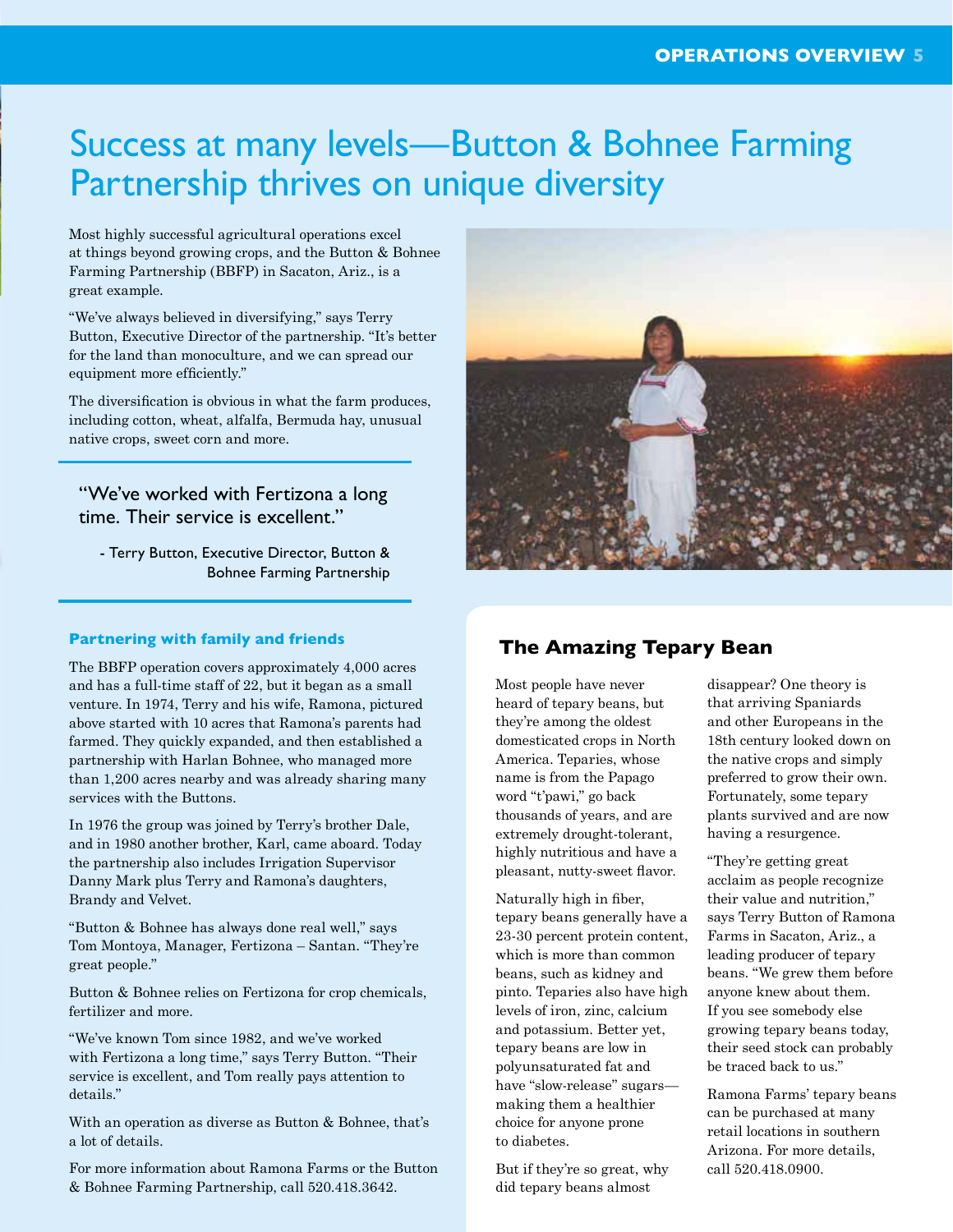# Choosing herbicides for small grains

**Cost-effective control options help you maximize profits**

With wheat, barley and oat crops being planted right now, and many of them looking to bring higher prices, you need a good plan for keeping weeds and grasses from cutting into your yield and quality.

"We're seeing a lot of durum wheat this season, and it's at a premium," says Dennis Osborn, Crop Protection Sales Manager at Fertizona. "Growers understand it's more beneficial than ever to minimize weed competition, and Fertizona can help."

Among common weed and grass problems facing small-grains growers in the Southwest are wild oats and Italian ryegrass. Wild oats are stubborn, highly competitive annuals that can seriously damage wheat and barley, especially early in the crop cycle. In addition to yield losses, wild oats cause dockage at the elevator.

 "We can cover any control need a grower has."

> - Dennis Osborn, Crop Protection Sales Manager, Fertizona

Italian ryegrass and wheat have similar maturities, so it's important to minimize grass competition early. Research shows that just one Italian ryegrass plant per square foot can reduce wheat yields by four percent.

Other frequent problems in wheat and barley are barnyard grass and canary grass, along with broadleaf weeds such as nettleleaf goosefoot, shepherdspurse and wild mustard.

#### **Many good chemical options**

For broadleaves in small grains, easy and affordable control solutions are the phenoxy herbicides MCPA and 2,4- D, which are explained on page 3.

Over a dozen products are registered for weed control in wheat, but they're not all created equal. Some herbicides may be less effective on certain weed species or provide less broad-spectrum control. You also need to consider weed leaf stages, product application windows, weed resistance and the herbicide's mode of action.

"We can cover any control need a grower has, on annuals or perennials," says Osborn confidently, "but we first need to know exactly what those needs are, on a field-by-field basis."

Herbicides Fertizona recommends most often include Hoelon®, Osprey® and Discover NG® in Arizona and Axial® XL in California, all of which have proven very effective. Although Buctril® and Puma® are being phased out by Bayer® CropScience, we offer high-quality generic equivalents of those chemistries.

Many tank-mix options are available as well. For example, good postemergence broadleaf control can also be obtained using Affinity® TankMix in Arizona and Express® with TotalSol® in California instead of phenoxy herbicides.

Application rates and timing vary, depending on the product and your crop situation. We can advise you on what will work best for you.

A long-term control program may include crop rotation, pre-emergence herbicides, diversified modes of action and other steps. But for right now, trust Fertizona to help you protect your vulnerable young wheat, barley and oats when they need it most.

Ask your Fertizona or Compton Ag Services representative about grain herbicides or contact Dennis Osborn at 520.836.7477 for more specific information.